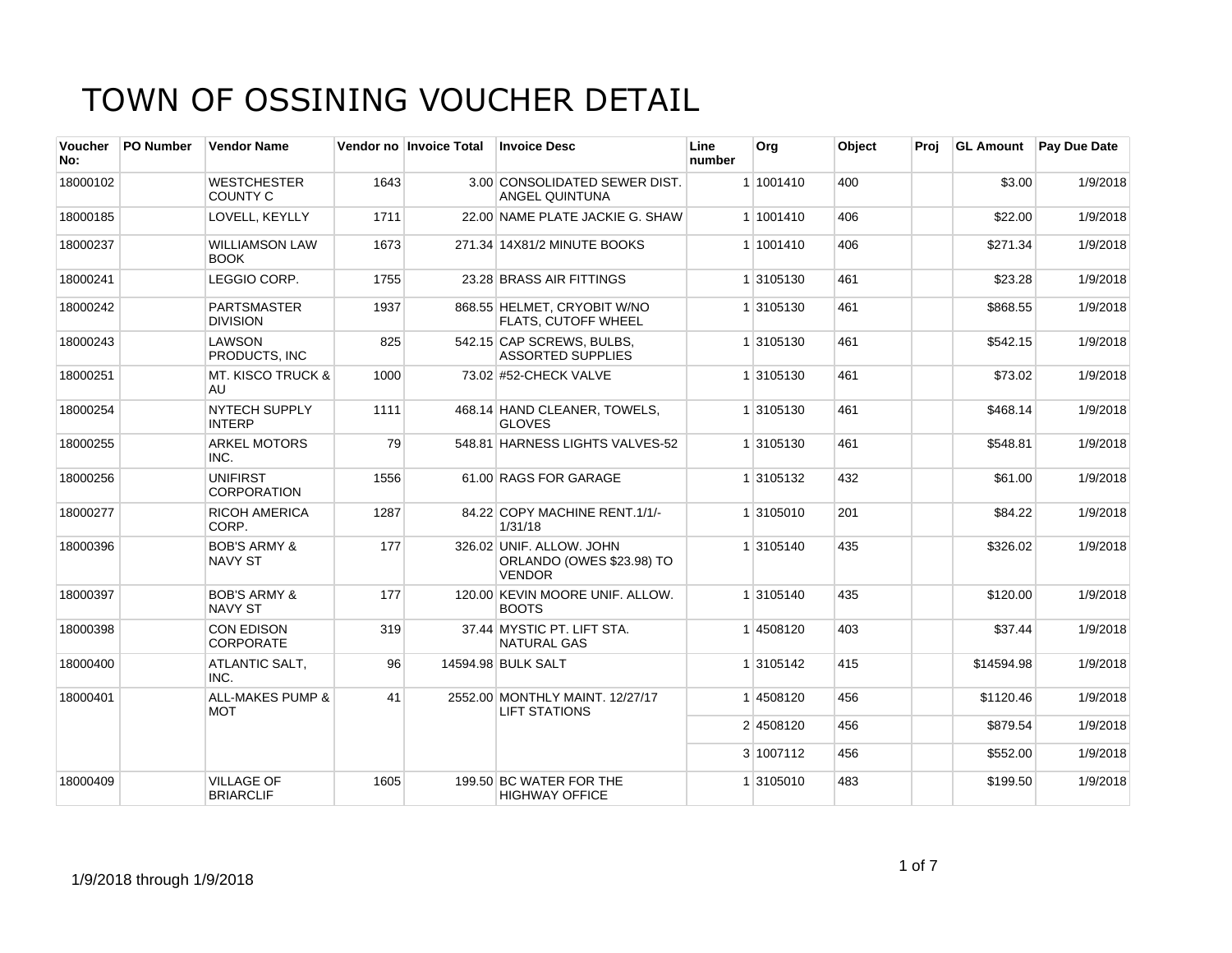| <b>Voucher</b><br>No: | PO Number         | <b>Vendor Name</b>                        |      | Vendor no Invoice Total | <b>Invoice Desc</b>                                                          | Line<br>number | Org       | Object | Proj | <b>GL Amount</b> | Pay Due Date |
|-----------------------|-------------------|-------------------------------------------|------|-------------------------|------------------------------------------------------------------------------|----------------|-----------|--------|------|------------------|--------------|
| 18000410              |                   | <b>WCAMPWA</b>                            | 2470 |                         | 355.00 MICHAEL G. O'CONNOR FULL<br><b>REG MEMB, 1 YEAR</b><br><b>WCAMPWA</b> |                | 1 3105010 | 409    |      | \$355.00         | 1/9/2018     |
| 18000411              |                   | AMERICAN PUB.<br><b>WORKS</b>             | 60   |                         | 196.00 MICHAEL G. O'CONNOR 2/1/18<br>-1/31/19 MEMBERSHIP                     |                | 1 3105010 | 409    |      | \$196.00         | 1/9/2018     |
| 18000412              |                   | <b>MARSHALL ALARMS</b><br>SYST            | 1746 |                         | 359.55 ALARM MONITORING JAN. 11-<br>31, 2018                                 |                | 1 4508120 | 456    |      | \$159.80         | 1/9/2018     |
|                       |                   |                                           |      |                         |                                                                              |                | 2 4508120 | 456    |      | \$119.85         | 1/9/2018     |
|                       |                   |                                           |      |                         |                                                                              |                | 3 1007112 | 456    |      | \$79.90          | 1/9/2018     |
| 18000448              |                   | <b>BLANCO, MICHAEL</b>                    | 168  |                         | 423.21 UNIF, ALLOWANCE FROM<br>VAR. STORES                                   |                | 1 3105140 | 435    |      | \$423.21         | 1/9/2018     |
| 18000449              |                   | <b>WINZER</b><br><b>CORPORATION</b>       | 1676 |                         | 294.62 ASSORTED PARTS                                                        |                | 1 3105130 | 461    |      | \$294.62         | 1/9/2018     |
| 18000450              |                   | <b>WINZER</b><br><b>CORPORATION</b>       | 1676 |                         | 497.62 ASSORTED PARTS                                                        |                | 1 3105130 | 461    |      | \$497.62         | 1/9/2018     |
| 18000451              |                   | <b>WINZER</b><br><b>CORPORATION</b>       | 1676 |                         | 259.14 ASSORTED PARTS                                                        |                | 1 3105130 | 461    |      | \$259.14         | 1/9/2018     |
| 18000453              |                   | <b>WINZER</b><br><b>CORPORATION</b>       | 1676 |                         | 411.02 ASSORTED PARTS                                                        |                | 1 3105130 | 461    |      | \$411.02         | 1/9/2018     |
| 18000462              |                   | <b>EXECUTEX OFFICE</b><br><b>TECH</b>     | 489  |                         | 14.00 FREIGHT                                                                |                | 1 1001355 | 405    |      | \$14.00          | 1/9/2018     |
| 18000463              |                   | DE LAGE LANDEN                            | 386  |                         | 122.60 PERIOD OF PERFORMANCE<br>12/01/2017-12/31/2017                        |                | 1 1001355 | 407    |      | \$122.60         | 1/9/2018     |
| 18000464              |                   | STAPLES INC. &<br><b>SUBSI</b>            | 1439 |                         | 25.39 DESKPAD, PENS                                                          |                | 1 1001355 | 406    |      | \$25.39          | 1/9/2018     |
| 18000466              |                   | STAPLES INC. &<br><b>SUBSI</b>            | 1439 |                         | 26.49 REPORT COVER, CORRECT<br><b>FLUID</b>                                  |                | 1 1001355 | 406    |      | \$26.49          | 1/9/2018     |
| 18000474              |                   | <b>OPTIMUM -</b><br><b>CABLEVISIO</b>     | 1129 |                         | 29.95 DALE CEMETERY INTERNET,<br>$12/16 - 1/15$                              |                | 1 3208810 | 402    |      | \$29.95          | 1/9/2018     |
| 18000475              |                   | PARACO GAS                                | 1164 |                         | 106.64 64.5 GAL PROPANE @ \$1.6533<br>TO 104 HAVELL STREET                   |                | 1 3208810 | 404    |      | \$106.64         | 1/9/2018     |
|                       | 18000476 20170109 | <b>FOREVER</b>                            | 1832 |                         | 6600.00 TREE WORK AT DALE<br><b>CEMETERY</b>                                 |                | 1 3208810 | 460    |      | \$6600.00        | 1/9/2018     |
| 18000478              |                   | <b>BOBCAT OF NEW</b><br><b>YORK</b>       | 176  |                         | 103.16 TAILGATE CABLE FOR DALE<br><b>CEMETERY EQUIPMENT</b>                  |                | 1 3208810 | 432    |      | \$103.16         | 1/9/2018     |
| 18000482              |                   | <b>SBS PRINTING &amp;</b><br><b>SHIPP</b> | 1363 |                         | 122.00 PLOT CARDS FOR DALE<br><b>CEMETERY</b>                                |                | 1 3208810 | 406    |      | \$122.00         | 1/9/2018     |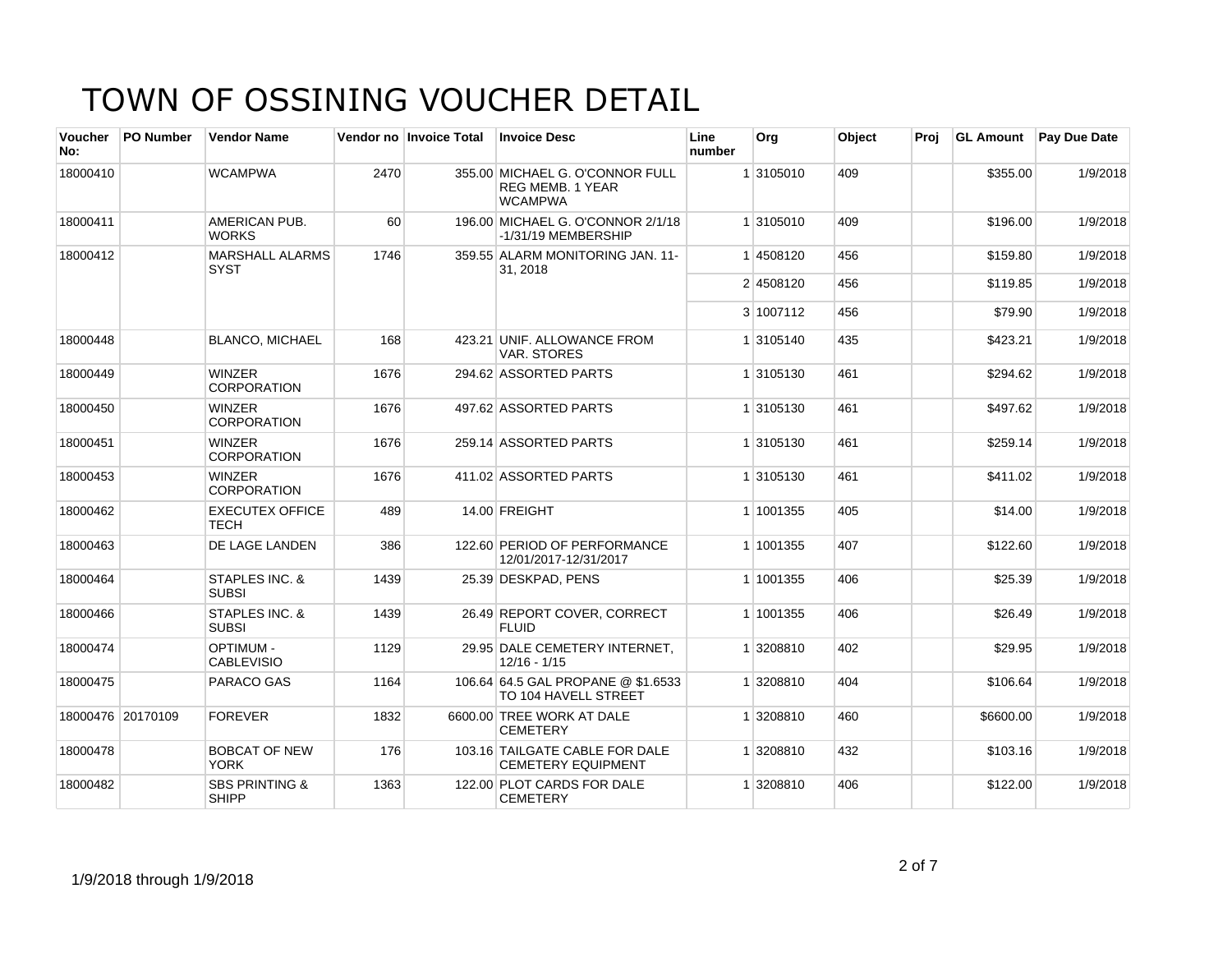| <b>Voucher</b><br>No: | PO Number         | <b>Vendor Name</b>                        |      | Vendor no Invoice Total | <b>Invoice Desc</b>                                                   | Line<br>number | Org       | Object | Proj | <b>GL Amount</b> | Pay Due Date |
|-----------------------|-------------------|-------------------------------------------|------|-------------------------|-----------------------------------------------------------------------|----------------|-----------|--------|------|------------------|--------------|
| 18000483              |                   | <b>OSSINING</b><br><b>VOLUNTEER</b>       | 1149 |                         | 7812.00 REIMBURSEMENT FROM<br>SLEEPY HOLLOW, 1/1 - 1/31               |                | 1 6604540 | 520    |      | \$7812.00        | 1/9/2018     |
| 18000484              |                   | <b>OSSINING</b><br><b>VOLUNTEER</b>       | 1149 |                         | 15624.00 REIMBURSEMENT FROM<br>CROTON, 1/1 - 1/31                     |                | 1 6604540 | 520    |      | \$15624.00       | 1/9/2018     |
|                       | 18000485 20170050 | <b>ACME AUTO</b><br><b>LEASING</b>        | 1949 |                         | 365.00 NISSAN LEAF LEASE FOR<br>BUILDING, 1/1 - 1/31/18               |                | 1 2003620 | 207    |      | \$365.00         | 1/9/2018     |
| 18000508              |                   | <b>OPTIMUM -</b><br><b>CABLEVISIO</b>     | 1129 |                         | 40.48 RYDER PARK PHONE &<br><b>INTERNET, 12/8 - 1/7</b>               |                | 1 1007110 | 402    |      | \$40.48          | 1/9/2018     |
| 18000509              |                   | CON EDISON<br><b>CORPORATE</b>            | 319  |                         | 53.45 OBCC GAS CHARGES, 11/22 -<br>12/26                              |                | 1 1007110 | 404    |      | \$53.45          | 1/9/2018     |
| 18000510              |                   | <b>VERIZON</b>                            | 1599 |                         | 168.98 CLAC PHONE & INTERNET,<br>$12/1 - 12/31$                       |                | 1 1007110 | 402    |      | \$168.98         | 1/9/2018     |
| 18000511              |                   | PARACO GAS                                | 1164 |                         | 158.72 96.0 GAL PROPANE @ \$1.6533<br><b>TO RYDER GARAGE</b>          |                | 1 1007110 | 404    |      | \$158.72         | 1/9/2018     |
| 18000512              |                   | PARACO GAS                                | 1164 |                         | 181.62 106.4 GAL PROPANE @<br>\$1.7070 TO 42 MORNINGSIDE<br><b>DR</b> |                | 1 1007110 | 404    |      | \$181.62         | 1/9/2018     |
| 18000513              |                   | <b>PATCHEN STENO</b><br><b>SERVIC</b>     | 1174 |                         | 520.00 STENO SERVICES, 12/11 &<br>1215                                |                | 1 1001110 | 453    |      | \$520.00         | 1/9/2018     |
| 18000515              |                   | PARACO GAS                                | 1164 |                         | 220.38 133.3 GAL PROPANE @<br>\$1.6533 TO 42 MORNINGSIDE<br><b>DR</b> |                | 1 1007110 | 404    |      | \$220.38         | 1/9/2018     |
| 18000516              |                   | STAPLES INC. &<br><b>SUBSI</b>            | 1439 |                         | 107.94 LABELS, POST ITS, DIVIDERS,<br><b>LETTER SIZED PADS</b>        |                | 1 1001110 | 406    |      | \$107.94         | 1/9/2018     |
| 18000517              |                   | ZACHACZ.<br><b>MADELINE</b>               | 1729 |                         | 33.00 REIMBURSEMENT- 3 DOZEN<br>DONUTS FOR 12/29/17                   |                | 1 1001620 | 409    |      | \$33.00          | 1/9/2018     |
| 18000521              |                   | ZACHACZ,<br><b>MADELINE</b>               | 1729 |                         | 14.31 REIMBURSEMENT- HOT CUPS<br>AND MILK FOR 12/27                   |                | 1 1001620 | 409    |      | \$14.31          | 1/9/2018     |
| 18000522              |                   | <b>SHERWIN WILLIAMS</b>                   | 2320 |                         | 22.35 PAINT FOR SIGN AT CLAC                                          |                | 1 1007110 | 485    |      | \$22.35          | 1/9/2018     |
| 18000525              |                   | ASARO, KATHY                              | 87   |                         | 37.75 REIMBURSMENT-<br><b>DOLLARWORLD</b><br>(TABLECLOTHS)            |                | 1 1006770 | 201    |      | \$37.75          | 1/9/2018     |
| 18000527              |                   | ASARO, KATHY                              | 87   |                         | 17.91 REIMBURSEMENT-<br>DOLLARWORLD (CHRISTMAS<br>TABLECLOTHS)        |                | 1 3400085 | 090902 |      | \$17.91          | 1/9/2018     |
| 18000528              |                   | ASARO, KATHY                              | 87   |                         | 9.99 REIMBURSEMENT- CVS<br>(CHRISTMAS PARTY CANDY)                    |                | 1 3400085 | 090902 |      | \$9.99           | 1/9/2018     |
| 18000529              |                   | <b>BOB'S ARMY &amp;</b><br><b>NAVY ST</b> | 177  |                         | 400.00 WORK CLOTHES (BERMEO)                                          |                | 1 1006772 | 435    |      | \$400.00         | 1/9/2018     |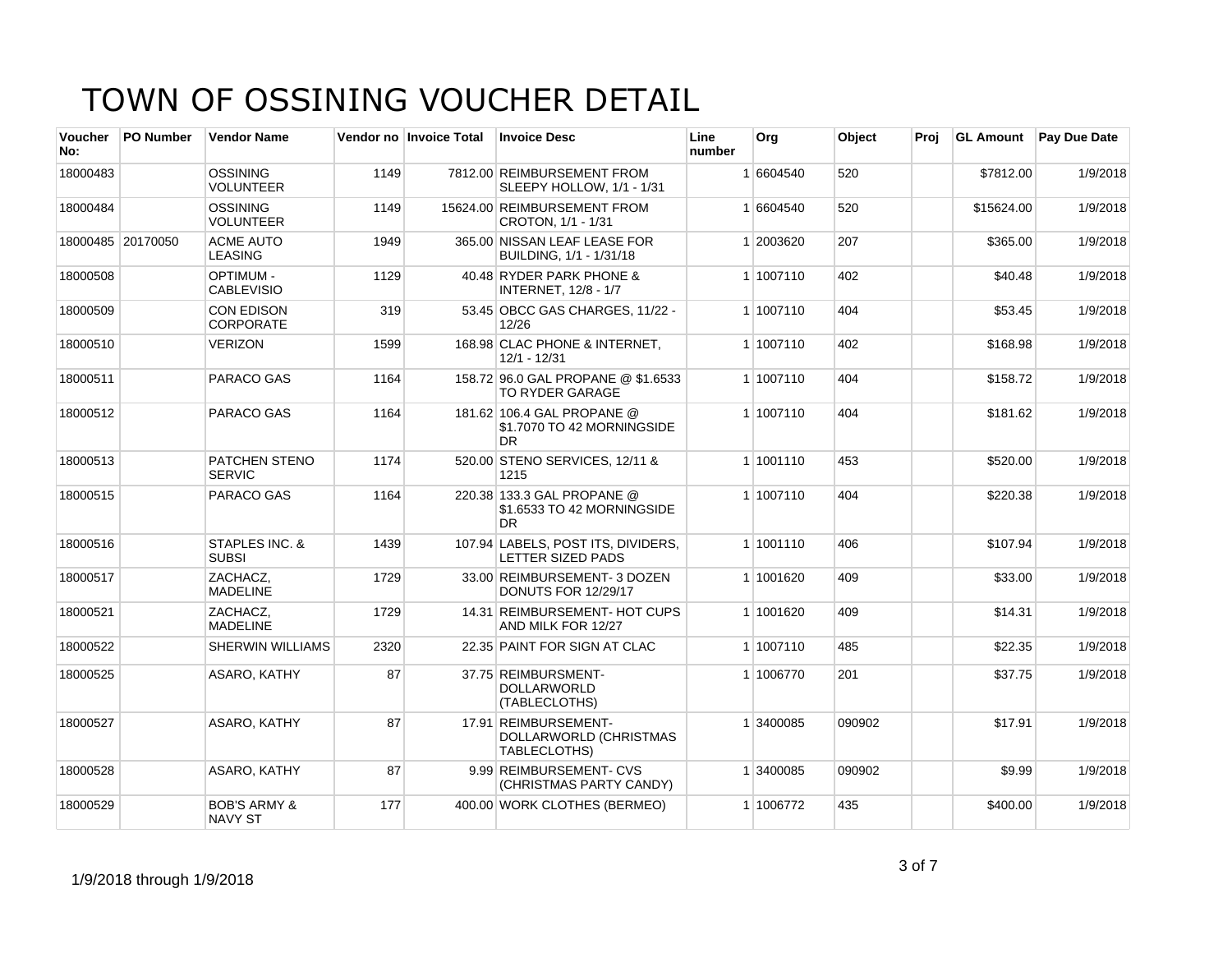| <b>Voucher</b><br>No: | <b>PO Number</b> | <b>Vendor Name</b>                    |      | Vendor no Invoice Total | <b>Invoice Desc</b>                                          | Line<br>number | Org       | Object | Proi |           | <b>GL Amount</b> Pay Due Date |
|-----------------------|------------------|---------------------------------------|------|-------------------------|--------------------------------------------------------------|----------------|-----------|--------|------|-----------|-------------------------------|
| 18000530              |                  | STAPLES INC. &<br><b>SUBSI</b>        | 1439 |                         | 53.82 OFFICE SUPPLIES                                        |                | 1 1006770 | 406    |      | \$53.82   | 1/9/2018                      |
| 18000532              |                  | <b>KELLY, CAMERON</b>                 | 779  |                         | 70.00 DANCE CLASS                                            |                | 1 1006772 | 409    |      | \$70.00   | 1/9/2018                      |
| 18000533              |                  | CALL-A-HEAD<br>CORP.                  | 232  |                         | 36.50 RENTAL OF DOG PARK UNIT,<br>$1/1 - 1/31$               |                | 1 1007110 | 485    |      | \$36.50   | 1/9/2018                      |
| 18000537              |                  | <b>KELLY, CAMERON</b>                 | 779  |                         | 70.00 DANCE CLASS                                            |                | 1 1006772 | 409    |      | \$70.00   | 1/9/2018                      |
| 18000538              |                  | <b>KELLY, CAMERON</b>                 | 779  |                         | 70.00 DANCE CLASS                                            |                | 1 1006772 | 409    |      | \$70.00   | 1/9/2018                      |
| 18000539              |                  | <b>KELLY, CAMERON</b>                 | 779  |                         | 70.00 DANCE CLASS                                            |                | 1 1006772 | 409    |      | \$70.00   | 1/9/2018                      |
| 18000540              |                  | <b>HUBBARD'S</b><br>CUPBOARD,         | 1784 |                         | 7097.00 DECEMBER 2017 CI MEALS,<br>CII MEALS, EXTRA SUPPLIES |                | 1 1006770 | 441    |      | \$3816.00 | 1/9/2018                      |
|                       |                  |                                       |      |                         |                                                              |                | 2 1006771 | 441    |      | \$2888.00 | 1/9/2018                      |
|                       |                  |                                       |      |                         |                                                              |                | 3 1006773 | 406    |      | \$393.00  | 1/9/2018                      |
| 18000541              |                  | <b>KLEIN, DEBORAH</b>                 | 792  |                         | 94.50 SENIOR SOCIAL WORKER.<br>4.5HRS @ \$21/HR              |                | 1 1006772 | 409    |      | \$94.50   | 1/9/2018                      |
| 18000542              |                  | <b>KLEIN, DEBORAH</b>                 | 792  |                         | 262.50 SENIOR SOCIAL WORKER,<br>12.5HRS @ \$21/HR            |                | 1 1006772 | 409    |      | \$262.50  | 1/9/2018                      |
| 18000544              |                  | KLEIN, DEBORAH                        | 792  |                         | 315.00 SENIOR SOCIAL WORKER,<br>15HRS @ \$21/HR              |                | 1 1006772 | 409    |      | \$315.00  | 1/9/2018                      |
| 18000546              |                  | <b>KLEIN. DEBORAH</b>                 | 792  |                         | 378.00 SENIOR SOCIAL WORKER.<br>18HRS @ \$21/HR              |                | 1 1006772 | 409    |      | \$378.00  | 1/9/2018                      |
| 18000548              |                  | <b>KLEIN, DEBORAH</b>                 | 792  |                         | 210.00 SENIOR SOCIAL WORKER.<br>10HRS @ \$21/HR              |                | 1 1006772 | 409    |      | \$210.00  | 1/9/2018                      |
| 18000549              |                  | JEFFRIES, PAUL                        | 1793 |                         | 75.00 ART CLASS                                              |                | 1 1006772 | 409    |      | \$75.00   | 1/9/2018                      |
| 18000551              |                  | JEFFRIES, PAUL                        | 1793 |                         | 75.00 ART CLASS                                              |                | 1 1006772 | 409    |      | \$75.00   | 1/9/2018                      |
| 18000553              |                  | JEFFRIES, PAUL                        | 1793 |                         | 75.00 ART CLASS                                              |                | 1 1006772 | 409    |      | \$75.00   | 1/9/2018                      |
| 18000555              |                  | <b>GM DIRECT</b><br><b>DISTRIBUTO</b> | 1795 |                         | 41.35 BREAD WIN                                              |                | 1 1006773 | 423    |      | \$41.35   | 1/9/2018                      |
| 18000556              |                  | <b>GM DIRECT</b><br><b>DISTRIBUTO</b> | 1795 |                         | 45.14 BREAD WIN                                              |                | 1 1006773 | 423    |      | \$45.14   | 1/9/2018                      |
| 18000557              |                  | <b>GM DIRECT</b><br><b>DISTRIBUTO</b> | 1795 |                         | 49.19 BREAD WIN                                              |                | 1 1006773 | 423    |      | \$49.19   | 1/9/2018                      |
| 18000559              |                  | <b>GM DIRECT</b><br><b>DISTRIBUTO</b> | 1795 |                         | 34.26 BREAD WIN                                              |                | 1 1006773 | 423    |      | \$34.26   | 1/9/2018                      |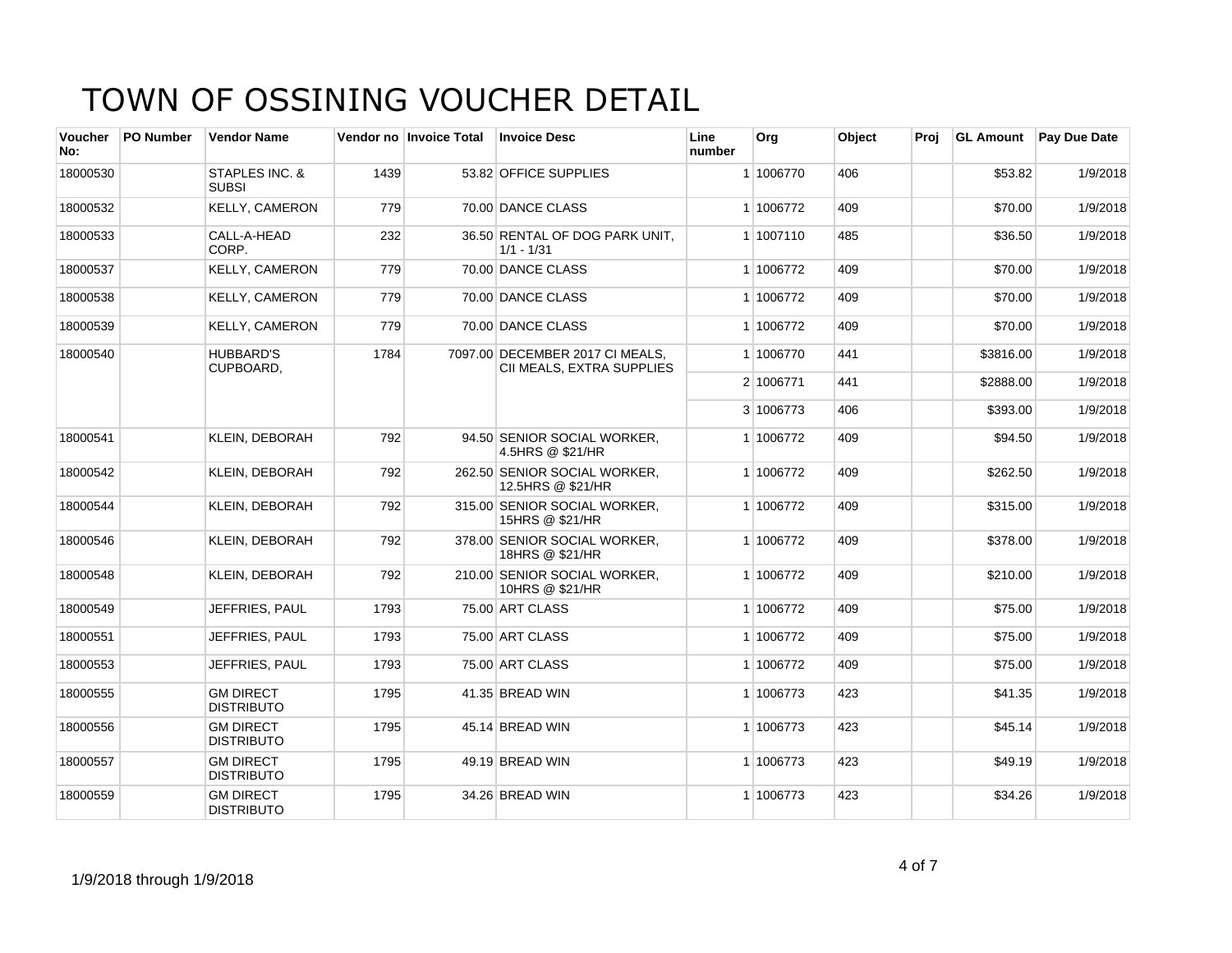| Voucher<br>No: | <b>PO Number</b> | <b>Vendor Name</b>                    |      | Vendor no Invoice Total | <b>Invoice Desc</b>                                 | Line<br>number | Org       | Object | Proj |           | <b>GL Amount</b> Pay Due Date |
|----------------|------------------|---------------------------------------|------|-------------------------|-----------------------------------------------------|----------------|-----------|--------|------|-----------|-------------------------------|
| 18000562       |                  | <b>STARTER FOOD</b><br>CORP. C        | 1441 |                         | 38.54 FOOD WIN                                      |                | 1 1006773 | 423    |      | \$38.54   | 1/9/2018                      |
| 18000567       |                  | <b>STARTER FOOD</b><br>CORP. C        | 1441 |                         | 10.57 FOOD WIN                                      |                | 1 1006773 | 423    |      | \$10.57   | 1/9/2018                      |
| 18000568       |                  | <b>STARTER FOOD</b><br>CORP. C        | 1441 |                         | 35.95 FOOD WIN                                      |                | 1 1006773 | 423    |      | \$35.95   | 1/9/2018                      |
| 18000569       |                  | <b>STARTER FOOD</b><br>CORP. C        | 1441 |                         | 37.11 FOOD WIN                                      |                | 1 1006773 | 423    |      | \$37.11   | 1/9/2018                      |
| 18000570       |                  | <b>STARTER FOOD</b><br>CORP. C        | 1441 |                         | 57.99 FOOD WIN                                      |                | 1 1006773 | 423    |      | \$57.99   | 1/9/2018                      |
| 18000571       |                  | <b>STARTER FOOD</b><br>CORP. C        | 1441 |                         | 36.65 FOOD WIN                                      |                | 1 1006773 | 423    |      | \$36.65   | 1/9/2018                      |
| 18000572       |                  | <b>NEOFUNDS BY</b><br><b>NEOPOST</b>  | 1028 |                         | 55.26 OVERAGE CHARGES 11/30/17                      |                | 1 1001620 | 405    |      | \$55.26   | 1/9/2018                      |
| 18000578       |                  | <b>OPTIMUM -</b><br><b>CABLEVISIO</b> | 1129 |                         | 29.95 COURT INTERNET, 12/16/17-<br>1/15/18          |                | 1 1001110 | 446    |      | \$29.95   | 1/9/2018                      |
| 18000579       |                  | MALONE, ANN<br><b>CARROLL</b>         | 901  |                         | 3.00 REIMBURSEMENT- NEW KEYS<br><b>FOR CHAMBERS</b> |                | 1 1001110 | 406    |      | \$3.00    | 1/9/2018                      |
| 18000580       |                  | <b>SILVERBERG</b><br>ZALANTIS,        | 1404 |                         | 5500.00 MONTHLY RETAINER-<br>DECEMBER 2017          |                | 1 1001420 | 458    |      | \$2750.00 | 1/9/2018                      |
|                |                  |                                       |      |                         |                                                     |                | 2 2001420 | 458    |      | \$2750.00 | 1/9/2018                      |
| 18000581       |                  | <b>SILVERBERG</b><br>ZALANTIS,        | 1404 |                         | 22.00 REVIEW OF SUNSHINE<br><b>DOCUMENTS</b>        |                | 1 1001420 | 458    |      | \$11.00   | 1/9/2018                      |
|                |                  |                                       |      |                         |                                                     |                | 2 2001420 | 458    |      | \$11.00   | 1/9/2018                      |
| 18000582       |                  | <b>VERIZON</b><br><b>WIRELESS</b>     | 1600 |                         | 456.05 VERIZON WIRELESS, 11/24-<br>12/23            |                | 1 3105110 | 402    |      | \$219.85  | 1/9/2018                      |
|                |                  |                                       |      |                         |                                                     |                | 2 1007110 | 402    |      | \$85.40   | 1/9/2018                      |
|                |                  |                                       |      |                         |                                                     |                | 3 1006772 | 402    |      | \$81.75   | 1/9/2018                      |
|                |                  |                                       |      |                         |                                                     |                | 4 3208810 | 402    |      | \$32.70   | 1/9/2018                      |
|                |                  |                                       |      |                         |                                                     |                | 5 1001620 | 407    |      | \$36.35   | 1/9/2018                      |
| 18000602       |                  | <b>GREATER</b><br><b>OSSINING TEL</b> | 604  |                         | 700.00 GO TV SERVICES, DECEMBER<br>2017             |                | 1 1001650 | 400    |      | \$700.00  | 1/9/2018                      |
| 18000605       |                  | <b>CROWN TROPHY</b><br><b>OF BRIA</b> | 360  |                         | 19.90 PERPETUAL PLAQUE- SEE &<br><b>CAFARELLI</b>   |                | 1 1001620 | 406    |      | \$19.90   | 1/9/2018                      |
| 18000606       |                  | <b>XEROX FINANCIAL</b><br><b>SERV</b> | 1692 |                         | 210.09 CLERKS COPIER, 12/9-1/8                      |                | 1 1001410 | 407    |      | \$210.09  | 1/9/2018                      |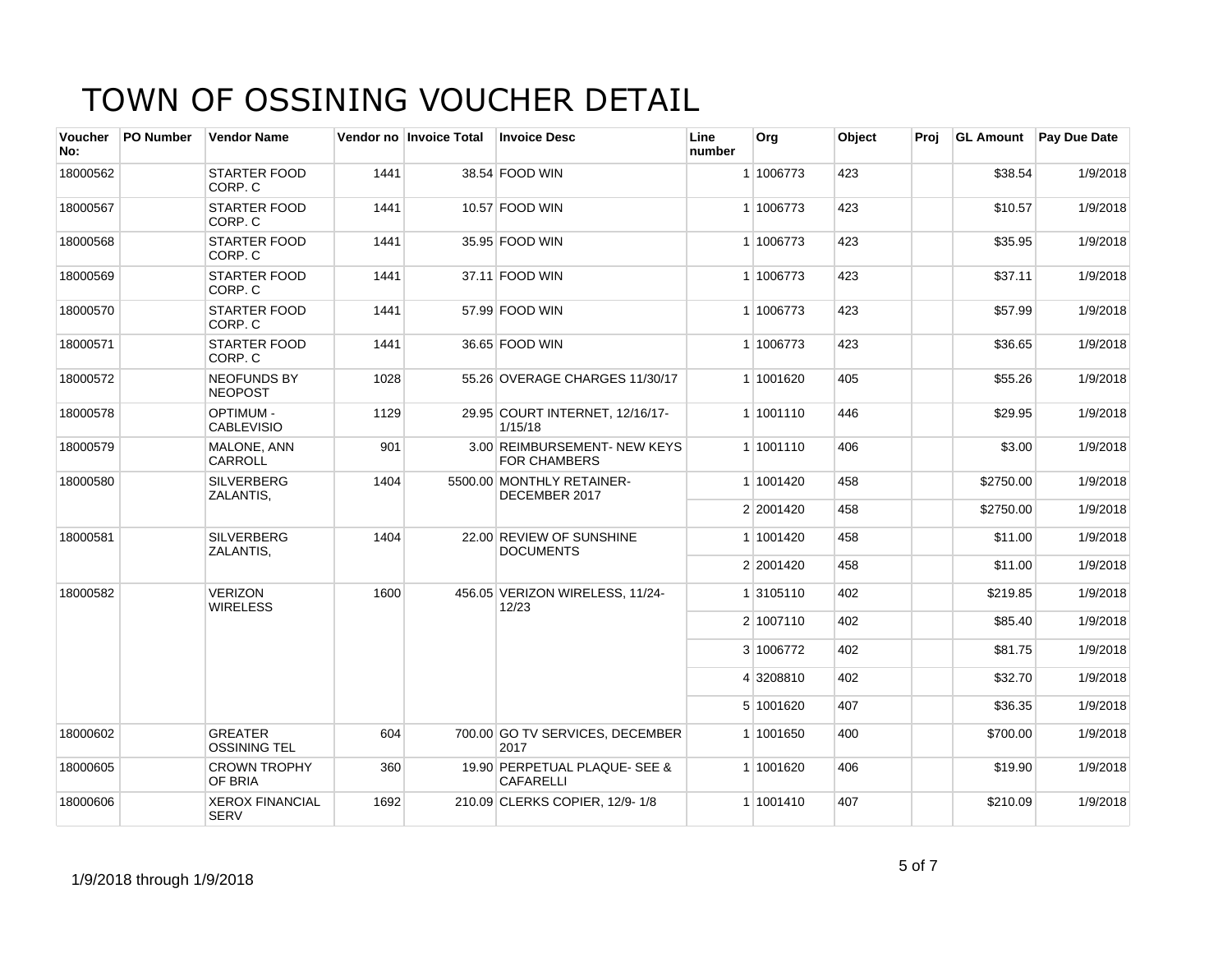| <b>Voucher</b><br>No: | PO Number | <b>Vendor Name</b>                        |      | Vendor no Invoice Total | <b>Invoice Desc</b>                                                       | Line<br>number | Org       | <b>Object</b> | Proi |            | <b>GL Amount</b> Pay Due Date |
|-----------------------|-----------|-------------------------------------------|------|-------------------------|---------------------------------------------------------------------------|----------------|-----------|---------------|------|------------|-------------------------------|
| 18000610              |           | LEVENBERG, DANA                           | 840  |                         | 4.45 REIMBURSEMENT- PARKING<br>FOR STATE OF THE STATE                     |                | 1 1001220 | 40901         |      | \$4.45     | 1/9/2018                      |
| 18000611              |           | LEVENBERG, DANA                           | 840  |                         | 20.90 REIMBURSEMENT-<br><b>INTERMUNICIPAL MEETING</b><br><b>BREAKFAST</b> |                | 1 1001620 | 409           |      | \$20.90    | 1/9/2018                      |
| 18000612              |           | LEVENBERG, DANA                           | 840  |                         | 32.76 REIMBURSEMENT- COFFEE<br>FOR INTERMUNICIPAL<br><b>MEETING</b>       |                | 1 1001620 | 409           |      | \$32.76    | 1/9/2018                      |
| 18000613              |           | <b>ASSOCIATION OF</b><br><b>TOWNS</b>     | 90   |                         | 200.00 2018 NEWLY ELECTED<br>SCHOOL FOR SHAW, 1/10-<br>1/12               |                | 1 1001010 | 409           |      | \$200.00   | 1/9/2018                      |
| 18000614              |           | <b>SBS PRINTING &amp;</b><br><b>SHIPP</b> | 1363 |                         | 270.00 BIZ CARDS: DATTORE.<br>FELDMAN, SHAW, & 3 JUDGES                   |                | 1 1001220 | 406           |      | \$135.00   | 1/9/2018                      |
|                       |           |                                           |      |                         |                                                                           |                | 2 1001110 | 406           |      | \$135.00   | 1/9/2018                      |
| 18000615              |           | <b>NYS EMPLOYEES</b><br>HEALTH            |      | 1713                    | 122171.49 JANUARY 2018 MEDICAL BILL                                       |                | 1 1009060 | 800           |      | \$66244.30 | 1/9/2018                      |
|                       |           |                                           |      |                         |                                                                           |                | 2 2009060 | 800           |      | \$22795.73 | 1/9/2018                      |
|                       |           |                                           |      |                         |                                                                           |                | 3 3109060 | 800           |      | \$28544.32 | 1/9/2018                      |
|                       |           |                                           |      |                         |                                                                           |                | 4 3209060 | 800           |      | \$4587.14  | 1/9/2018                      |
| 18000616              |           | <b>SBS PRINTING &amp;</b><br><b>SHIPP</b> | 1363 |                         | 64.00 BIZ CARDS- GONZALEZ                                                 |                | 1 1001355 | 406           |      | \$64.00    | 1/9/2018                      |
| 18000617              |           | <b>WEST NYSBOC</b>                        | 1107 |                         | 390.00 ANNUAL MEMBERSHIP &<br>CONFERENCE, OPTION 3                        |                | 1 2003620 | 409           |      | \$190.00   | 1/9/2018                      |
|                       |           |                                           |      |                         |                                                                           |                | 2 2003620 | 451           |      | \$200.00   | 1/9/2018                      |
| 18000618              |           | <b>NYS PLANNING</b><br><b>FEDERAT</b>     | 1102 |                         | 310.00 TOWN MEMBERSHIP DUES<br>2018                                       |                | 1 2003620 | 409           |      | \$155.00   | 1/9/2018                      |
|                       |           |                                           |      |                         |                                                                           |                | 2 2008020 | 409           |      | \$155.00   | 1/9/2018                      |
| 18000619              |           | <b>CSEA</b>                               | 362  |                         | 423.18 CSEA VISION BENEFIT,<br>JANUARY 2018                               |                | 1 1009070 | 800           |      | \$350.76   | 1/9/2018                      |
|                       |           |                                           |      |                         |                                                                           |                | 2 2009070 | 800           |      | \$72.42    | 1/9/2018                      |
| 18000620              |           | <b>DELTA DENTAL</b>                       | 398  |                         | 5878.50 DELTA DENTAL, JANUARY<br>2018                                     |                | 1 1009070 | 800           |      | \$3608.22  | 1/9/2018                      |
|                       |           |                                           |      |                         |                                                                           |                | 2 2009070 | 800           |      | \$327.50   | 1/9/2018                      |
|                       |           |                                           |      |                         |                                                                           |                | 3 3109070 | 800           |      | \$1630.39  | 1/9/2018                      |
|                       |           |                                           |      |                         |                                                                           |                | 4 3209070 | 800           |      | \$312.39   | 1/9/2018                      |